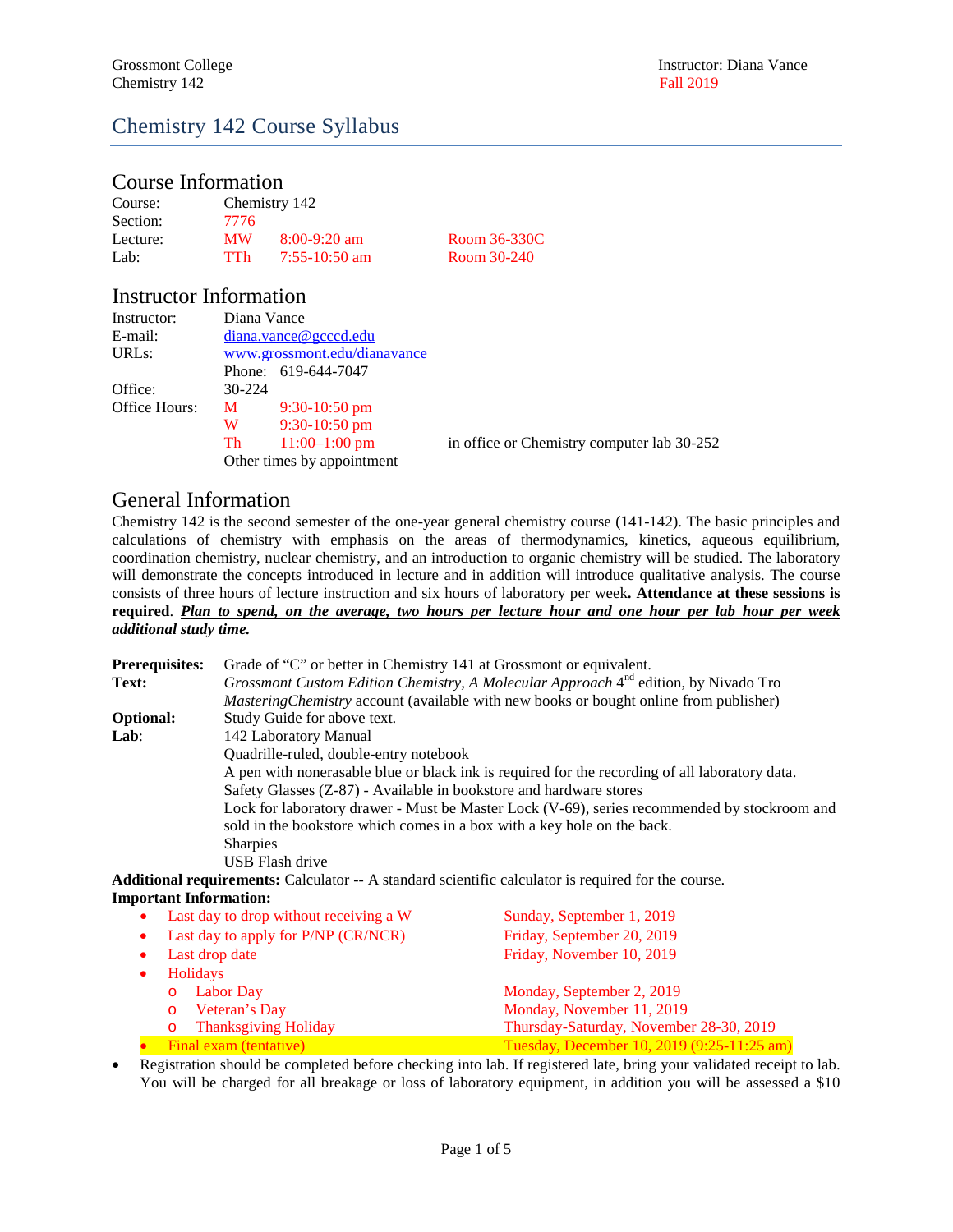minimum fee if you fail to check out of the laboratory before the end of the semester. To make an appointment to check out call the Stockroom at 619-644-7339.

- Regular attendance is expected (A roll sheet may be passed at each class.). The instructor may drop any student who misses over (4) classes. (BUT this is not a guarantee!) If you wish to drop, you should turn in the forms and get a receipt.
- Visit me during my office hours the first week of class for five bonus points on your first exam.
- Those enrolled at the end of the semester must receive a letter grade unless they have chosen the CR/NC option. An "incomplete" may be arranged for completion of a particular item such as the final exam, but will not be given to allow a repeat of the course. Withdrawal or CR/NC grading is available through admissions and records.
- All course assignments must be turned in no later than the start of the final examination in order to be considered for credit. No late laboratory assignments will be accepted.
- The use of videotape or other recording devices is only permitted with the express written consent of the instructor.
- Students facing food or housing insecurity are encouraged to contact a Grossmont College Basic Needs Liaison (their names are listed in the web link provided below) or you can send an e-mail to [Grossmont.BasicNeeds@gcccd.edu](mailto:Grossmont.BasicNeeds@gcccd.edu) to request information or assistance. I also encourage you to speak with me, if you feel comfortable doing so, so that I may provide additional support to ensure your success in this course.
- Additional information on basic needs resources, including Gizmo's Kitchen (Grossmont College's food pantry) is available at: [https://www.grossmont.edu/student-services/offices-and-services/basic-needs.](https://www.grossmont.edu/student-services/offices-and-services/basic-needs/)

#### **Student Learning Outcomes:**

This course is both a lecture and a laboratory course. The major goals for the semester are to become fluent in the language of chemistry and to utilize the tools of chemistry to analyze a variety of chemical phenomena. The behavior of materials will be explored in the laboratory and use your knowledge of chemistry to explain the behavior. In particular, each student should be able to do the following upon completion of this course:

- a. Demonstrate a working knowledge of the language of chemistry.
- b. Apply quantitative reasoning to chemical problems
- c. Apply a laws and theories to explain and predict the properties of atoms and molecules.
- d. Employ laboratory equipment and techniques to collect, organize and evaluate experimental data.

#### **Course Objectives:**

The student should be able to:

- 1. Analyze kinetic data for reaction order, and write the rate law for chemical reactions based on experimental data.
- 2. Demonstrate an understanding of the relationship of reaction rates to temperature, concentration, and activation energy.
- 3. Explain the relationship between reaction mechanism and rate law.
- 4. Perform calculations involving equilibria of weak acids, weak bases and buffers.
- 5. Solve solution inventory problems for slightly soluble slats and complex ions.
- 6. Analyze titration curves of weak, strong, and polyprotic acids and bases to determine concentrations and equilibrium constant values.
- 7. Calculate the Gibbs free energy for reactions and interpret the relationship between entropy, enthalpy, temperature and spontaneity.
- 8. Relate free energy to equilibrium constants.
- 9. Demonstrate understanding of standard reduction potentials in relationship to electrochemical cells.
- 10. Be able to calculate cell potentials to cells under nonstandard conditions.
- 11. Solve quantitative electrochemical problems.
- 12. Identify the components of an electrolytic or galvanic cell.
- 13. Explain colors of transition metal compounds in terms of ligand field theory.
- 14. Classify substances on the basis of their chemical reactivity.
- 15. Describe different types of isomerism in organic and inorganic compounds.
- 16. Analyze and balance nuclear equations.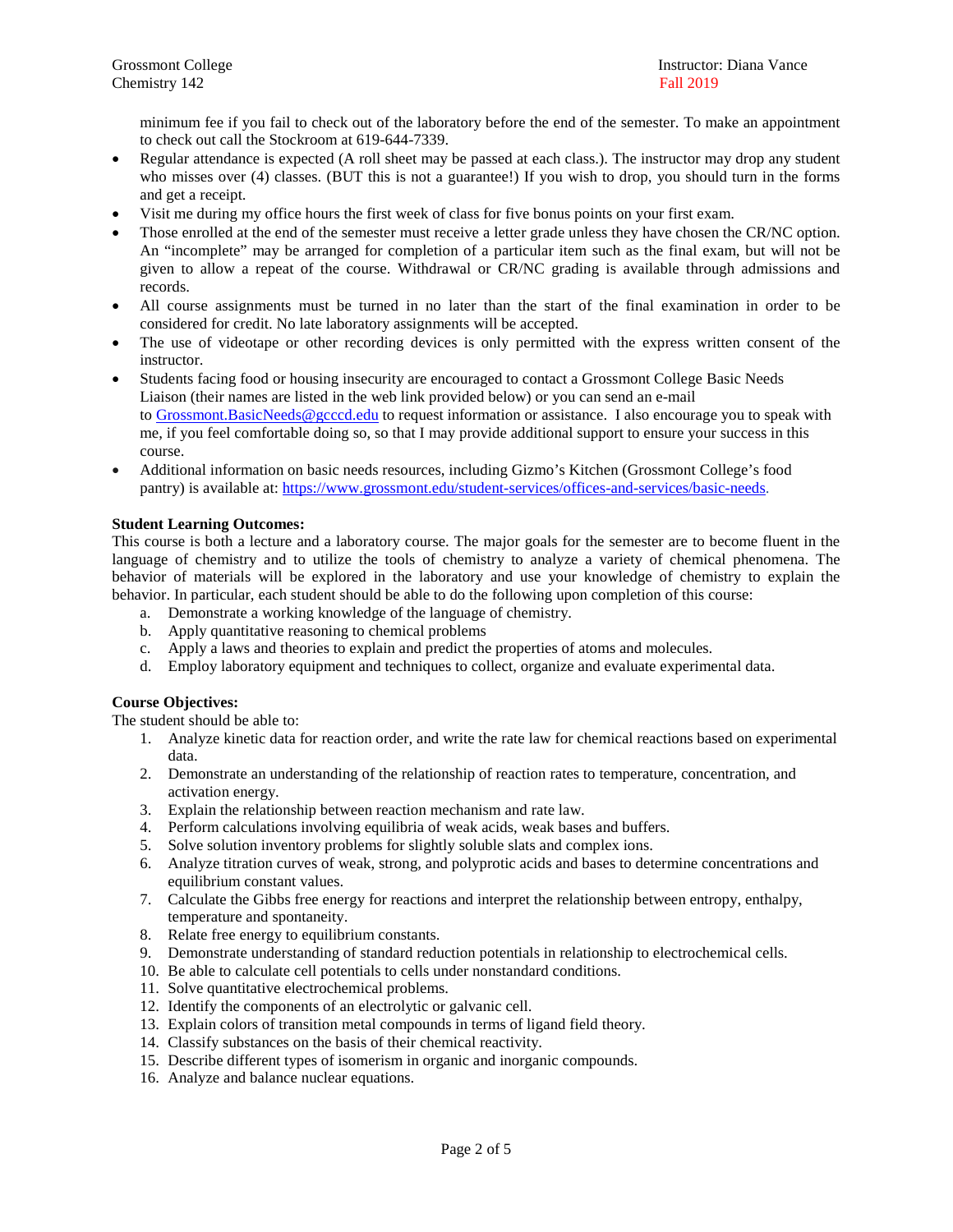- 17. Demonstrate an understanding of the concepts of fission, fusion, transmutation and natural radioactive decay.
- 18. Classify organic compounds on the basis of structure and functional group.
- 19. Name and draw structures for the major classes of organic compounds.
- 20. Demonstrate proficiency in qualitative inorganic analytical techniques, computer data acquisition and analysis.

#### **Grading Criteria:**

| Quizzes      | variable        | 15%  |
|--------------|-----------------|------|
| Exams        | 100 points each | 35%  |
| Assignments  | variable        | 10%  |
| Laboratory   | variable        | 25%  |
| Final Exam   | 200 points      | 15%  |
| <b>Total</b> |                 | 100% |

Approximately 89% will be an A, 79% a B, 65% a C and 55% a D grade. Please note however that anyone with less than a 50% average on the exams (including final), or on the labs will receive an F.

All grades may be subject to a  $(+/-)$  1-2% instructor evaluation of the student, which may be based on homework, class participation, etc…

- Quizzes There will be a quiz every week that an exam is not schedules. It is very important for you to stay current and seek assistance when it is needed. Quizzes will be given in lab. There will be 9 - 12 quizzes given over the course of the semester and 1 or 2 may be dropped at the instructor's discretion. Material from both laboratory and lecture may be included. Much of the material on the quizzes will be similar to the material found in the assignments. No make-ups are given for missed quizzes. Missed quizzes will count for zero points and be counted as low scores when dropping quizzes.
- Exams -- There will be four exams and one final exam during the semester. The four exams will be gives as per the schedule. The final is comprehensive and will be given during our scheduled time during finals week. Please do not miss these examinations. *Make-up exams will only be given with an acceptable and verifiable excuse within one week of the scheduled exam.* It is the student's responsibility to arrange a make-up exam within one week of the original test date. Please notify the instructor before the missed exam or within two school days preferably via email, so that accommodations can be made. Please note that make-up exams may not be the same exam given to the rest of the class and may be more difficult than the regularly scheduled exam.
- Assignments -- These include computer exercises and homework.
	- Computer exercises These are computer graded tutorials that are available via the internet (see below).
	- Homework assignments Problems and questions from the textbook and/or on www.masteringchemistry.com
- Laboratory Work -- Your laboratory work must be done and completed during your regularly scheduled time and the reports must be turned in to pass the course. The laboratory portion of the grade will depend on experimental technique, lab etiquette, and the lab reports. Lab reports are due one week after the period in which they are scheduled to be completed. Guidelines for the format for writing up lab reports can be found on the course web site. To receive credit for formal lab reports, they must be submitted to VeriCite on Canvas to check for plagiarism by the due date and time.

#### **Academic Integrity Policy:**

This class will be conducted in accordance with the college student code of conduct and basic standards of academic honesty. Cheating and plagiarism (using as one's own ideas writings, materials, or images of someone else without acknowledgement or permission, or other forms of academic dishonesty can result in any one of a variety of sanctions. Such penalties may range from an adjusted grade on the particular exam, paper, project, or assignment (all of which may lead to a failing grade in the course) to, under certain conditions, suspension or expulsion from a class, program or the college. Examples include, but are not limited to, using unauthorized materials copying or allowing another student to copy your work during an exam, quiz, or homework assignment, using a programmable calculator, cell phone, or PDA during an exam or quiz. The instructor may also summarily suspend the student for the class meeting when the infraction occurs, as well as the following class meeting. For further clarification and information on these issues, please consult with your instructor or contact the office of the Associate Dean of Student Affairs. Violations will be reported to the school dean for appropriate action.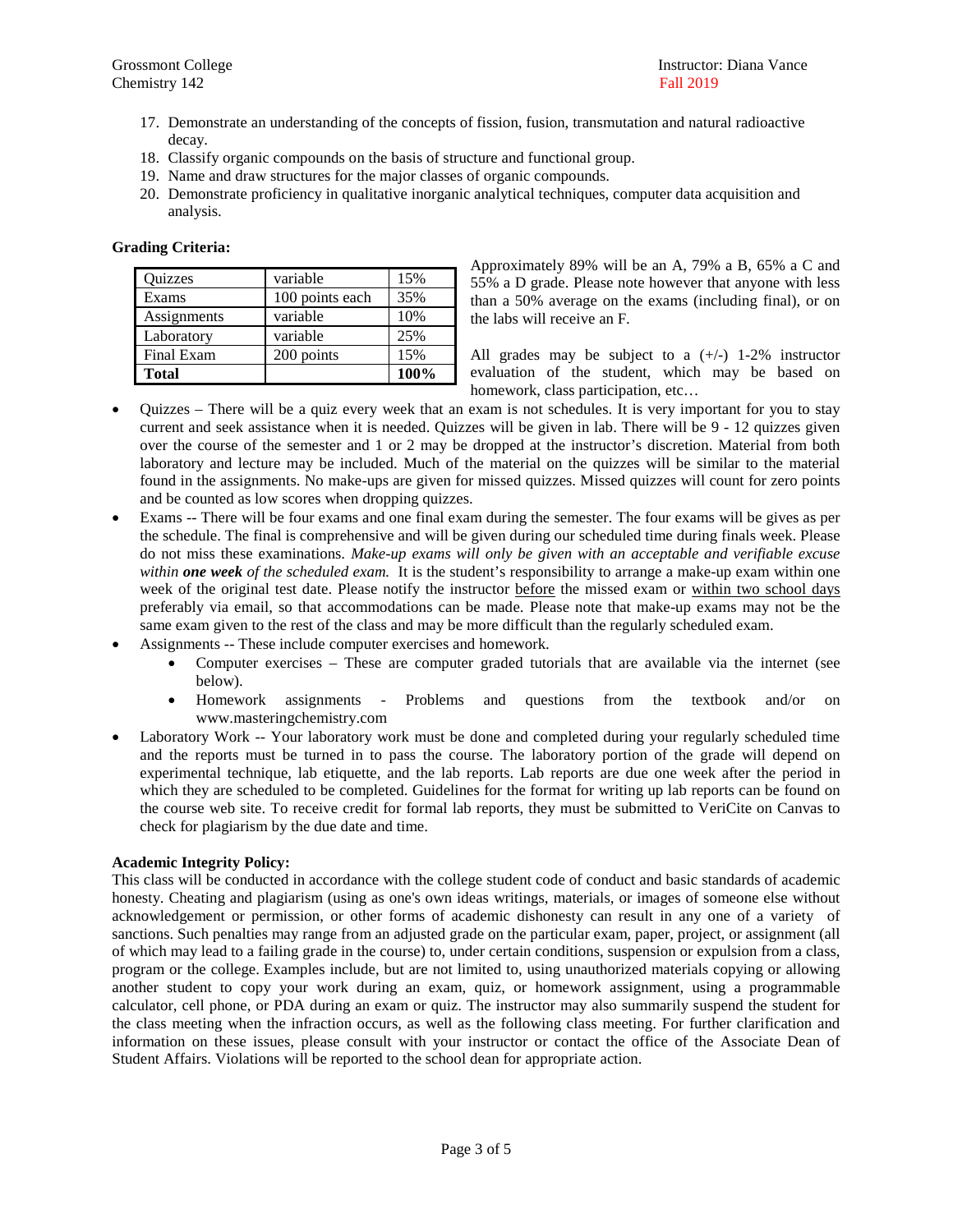Chemistry 142 Fall 2019

The faculty and the college have determined that integrity and honesty are essential to the academic process and that it is necessary that the written materials submitted by each student in a class reflect his or her own work for that class.

Submitting work as one's own which has been done either all or part by another is defined as CHEATING.

"CHEATING" includes but is not limited to the following:

- 1. The possession or use of unauthorized materials such as crib notes or unauthorized copies of exam material.
- 2. Copying from another person's quiz or exam or allowing another person to copy one's examination material.
- 3. Copying another person's lab data or report and turning it in as one's own or allowing another person to copy one's data.
- 4. Using a calculator or computer which contains stored information that can be used while taking a quiz or exam.
- 5. The possession and/or use at the students work area of a personal communications device during exams or quizzes.
- 6. Submitting a false report for work that was not actually done.
- 7. Modifying or attempting to modify an answer on an exam after it has been returned and then claiming it was graded incorrectly.

We hope that each student will support this policy and realize the importance of honesty and integrity in his or her academic effort!

#### **Accommodations for Students with Disabilities:**

Students with disabilities who may need accommodations in this class are encouraged to notify the instructor and contact the Accessibility Resource Center (A.R.C.) **early in the semester** so that reasonable accommodations may be implemented as soon as possible. Students may contact A.R.C. in person in building 60 room 120 or by phone at (619) 644-7112 (voice) or (619) 644-7119 (TTY for deaf).

#### **Computer Course Materials:**

The computer materials for this class are accessed via the World Wide Web. Many of these materials can be accessed at [www.grossmont.edu/dianavance](http://www.grossmont.edu/dianavance) Online computer homework can be accessed at <https://gcccd.instructure.com/>

#### **Additional Chemistry Assistance:**

There is a free tutoring service in the library building, and chemistry instructors/tutors are available to all students during "open" help times in the chemistry computer room (30-252). The schedule is posted on the door.

# **I reserve the right to make changes to the syllabus and schedule as I or the class see fit.**